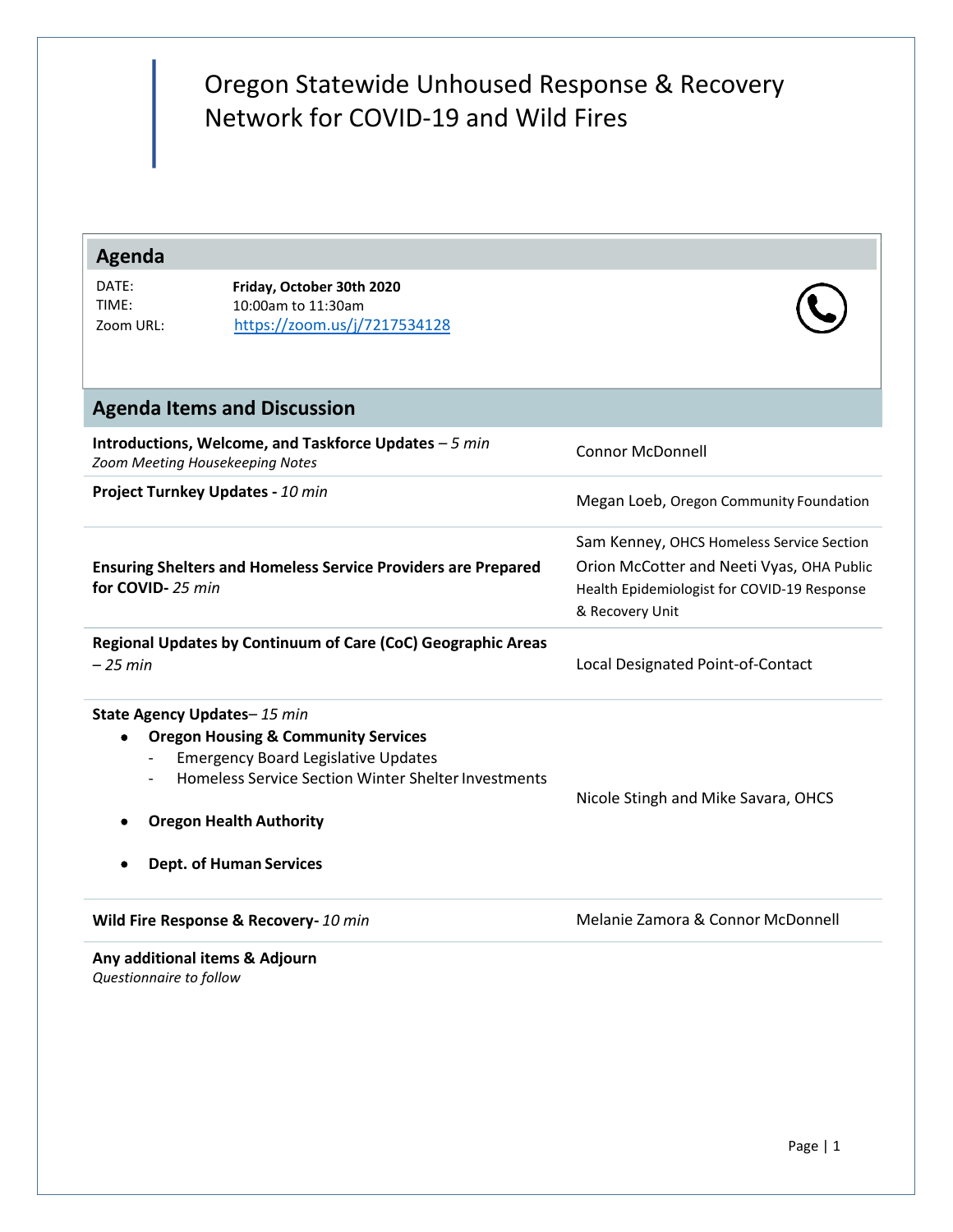#### Meeting Discussion:

### **Project Turnkey: Megan Loeb**

If you are interested in learning more about Project Turnkey, you can contact Megan Loeb, Oregon Community Foundation and/or Ariel Nelson with the League of Oregon Cities at [mloeb@oregoncf.org](mailto:mloeb@oregoncf.org) and [anelson@orcities.org](mailto:anelson@orcities.org)

## **Winter Shelter Planning: Sam Kenney**, **Orion McCotter and Neeti Vyas**

- In-Focus Session on "**Local Winter Shelter Planning**" on 9/30 that included Andy Goebel from Do Good and Nick Pearson from the Jupiter Hotel
	- [Agenda](https://www.oregon.gov/ohcs/get-involved/Documents/committees/HTF/09-30-2020-In-Focus-Shelter-Agenda.pdf) and [Session Recording](https://drive.google.com/file/d/1qUCAkXJmKXbW5SVXgiRRad9tZ7eFtLS0/view)
- **"Winter Shelter Webinar"** on OHCS Homeless Service Section Strategy on 10/5:
	- **■** Winter Shelter Webinar [recording](https://drive.google.com/file/d/1TW8wQ2-M7qedAFYS4ISiMBQ_jRWzHNP2/view)
	- **■** Winter and Severe Weather Shelter Strategy [document](https://www.oregon.gov/ohcs/Documents/winter-shelter/OHCS-Winter-Severe-Weather-Shelter-Resources-Strategy.pdf)

**Ensuring Shelters Are Prepared for COVID** presentation by Stefanie Murray from OHA's Public Health Division and the COVID Response & Recovery Unit (CRRU). Here are a few helpful items

- o Center for Disease Control and Prevention (CDC) Guidance for Homeless Services Providers and Shelters
	- COVID-19 Infection Control Inventory and Planning (ICIP) Tool for [Homeless Service Providers](https://www.cdc.gov/coronavirus/2019-ncov/community/homeless-shelters/infection-control-inventory-planning-tool.pdf)
	- **•** Infectious Disease Toolkit for Continuums of Care: Preventing & [Managing the Spread of Infectious Disease Within Shelters](https://files.hudexchange.info/resources/documents/Infectious-Disease-Toolkit-for-CoCs-Preventing-and-Managing-the-Spread-of-Infectious-Disease-within-Shelters.pdf)
	- CDC Interim Guidance for Homeless Service Providers to Plan and Respond to COVID Disease 2019 [\(updated 8/5/20\)](https://www.cdc.gov/coronavirus/2019-ncov/community/homeless-shelters/plan-prepare-respond.html)

What Questions were Identified:

- 1. Checklist of what you need to know when you enter in the door
- 2. What is your relations with the local heath authority
- 3. What assessment tools are you using
- 4. What is working, and what isn't
- 5. What cleaner and disinfectants are you using (sanitation list and daily checklist merge together)
- 6. How can we support you
- 7. What do we pay staff sick leave for staff?
- 8. Who do we pay for sanitation services to uphold safe cleaning standards?
- 9. What is the protocol for sick staff
- 10. What are the testing procedures screening protocol
- 11. Are there informal warming shelters or small local (faith based organization) that are assisting your efforts?
- 12. How are you doing street outreach during this time.
- 13. What resources are you identifying that you will need to be successful
- 14. How are you communicating risks and meditation efforts
- 15. What PPI are your staff using to protect themselves
- 16. What are your those unique challenges you are seeing with COVID-19 and the upcoming winter season?
- 17. Do your shelter/community have a plan to deal with a potential or known case of COVID 19? If not, what is needed to make this a reality?
- 18. What additional items/topics would be helpful to include in the guidance?
- 19. What are your top concerns for your shelter/community regarding COVID and sheltering?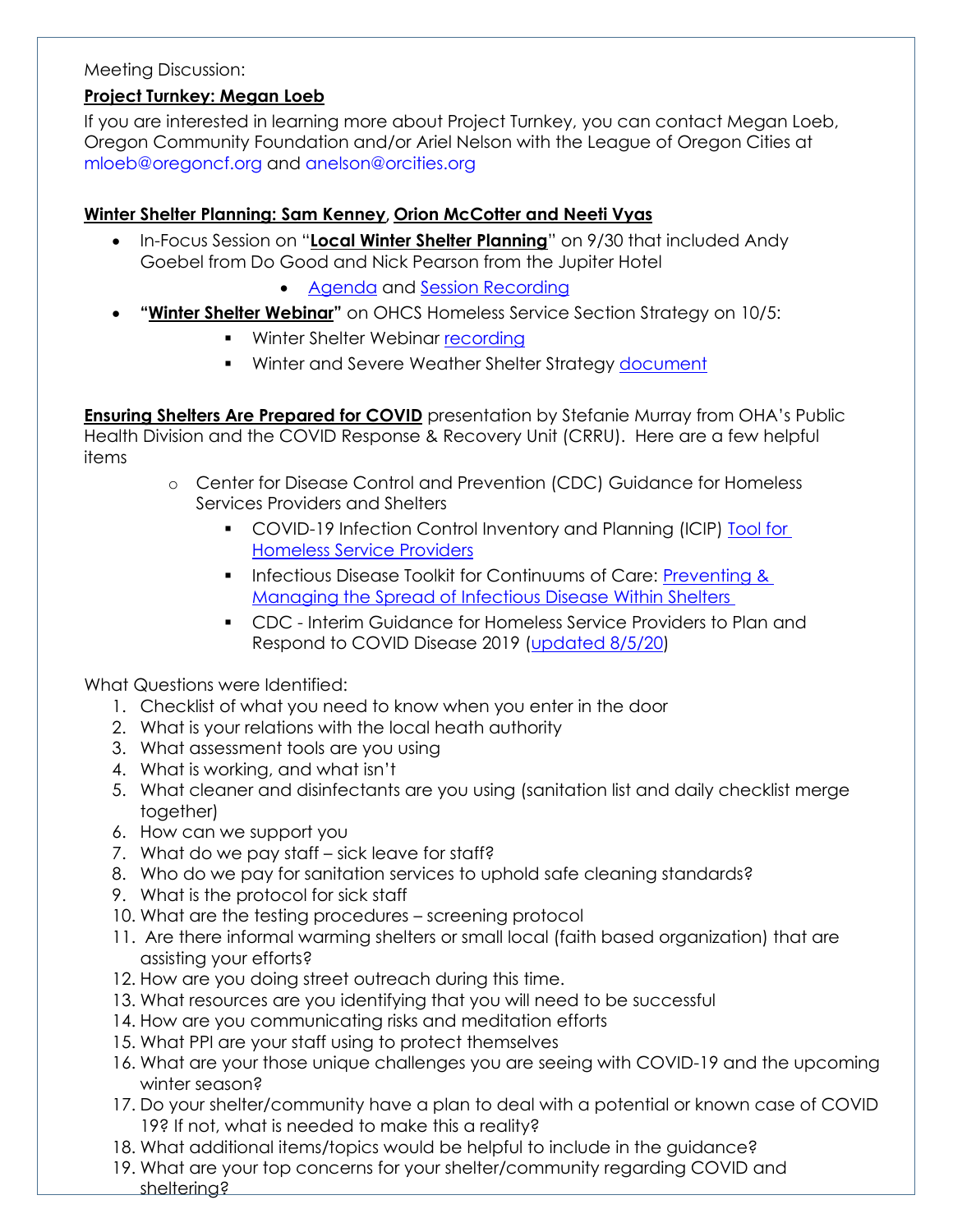- 20. Regarding street outreach: do you have clear protocol for staff and clients? What questions and concerns have arisen?
- 21. How folks are planning on maintaining screening protocols in severe weather or winter shelters when we know cold and flu will overlap. How are you preparing your non-congregate spaces for the uptick in referrals? Any creative partnerships?

| <b>Regional Updates</b>                                  |                 |                     |                                                                                                                                                                                                                                                                                                                                                                                                                                                                                                                                                                                                                                                                                                                                                                                                                                                                                                                                                                                                                                                                                                                                                                                                                                                                                                                                                                                                                                         |  |  |
|----------------------------------------------------------|-----------------|---------------------|-----------------------------------------------------------------------------------------------------------------------------------------------------------------------------------------------------------------------------------------------------------------------------------------------------------------------------------------------------------------------------------------------------------------------------------------------------------------------------------------------------------------------------------------------------------------------------------------------------------------------------------------------------------------------------------------------------------------------------------------------------------------------------------------------------------------------------------------------------------------------------------------------------------------------------------------------------------------------------------------------------------------------------------------------------------------------------------------------------------------------------------------------------------------------------------------------------------------------------------------------------------------------------------------------------------------------------------------------------------------------------------------------------------------------------------------|--|--|
| <b>Continuum of Care</b>                                 | <b>Counties</b> | <b>Name</b>         | <b>Summarized Update</b>                                                                                                                                                                                                                                                                                                                                                                                                                                                                                                                                                                                                                                                                                                                                                                                                                                                                                                                                                                                                                                                                                                                                                                                                                                                                                                                                                                                                                |  |  |
| OR 500 - Eugene<br>Springfield/Lane<br>County CoC        | Lane            | Lora<br>Ashworth    | Stood up a warming network in 3days as<br>temperatures dropped. Had space for 96 only<br>62 utilized. Looking into why. Have purchased<br>120 pallet shelters and are working location<br>and have a hotel under covid management<br>for those needing NCS. Planning efforts in the<br>next 6 months housing solutions. working in<br>building on equity committee revamp.                                                                                                                                                                                                                                                                                                                                                                                                                                                                                                                                                                                                                                                                                                                                                                                                                                                                                                                                                                                                                                                              |  |  |
| OR 501- Portland,<br>Gresham,<br>Multnomah County<br>CoC | Multnomah       | April<br>Rohman     | Working on opening winter shelters, working<br>on 300 beds, opening by mid november.<br>Looking for sever weather sites. Following<br>COVID guidance, are looking for larger<br>spaces. Press conference to request support<br>from locals to help support shelter needs.<br>Concerns around screening. planning shelter<br>and outreach strategies to expand what is<br>already existing.                                                                                                                                                                                                                                                                                                                                                                                                                                                                                                                                                                                                                                                                                                                                                                                                                                                                                                                                                                                                                                              |  |  |
| OR 502-Medford,<br>Ashland, Jackson<br>County CoC        | Jackson         | Connie<br>Wilkerson | As part of its wildfire disaster response,<br>Jackson County has developed an interim<br>plan to help persons transition from Red Cross-<br>sponsored hotels until the Multiagency Shelter<br>Transition Team (MASTT) becomes<br>operational. Jackson County Mental Health,<br>the CoC, and other community agencies are<br>staffing a resource line and working in<br>concert with the Red Cross and other<br>agencies to meet ongoing sheltering needs<br>and to provide connection to additional<br>support and services. We expect the MASTT to<br>become functional in Jackson County during<br>the week of November 9th. The demand for<br>rental assistance continues, and some<br>agencies are hiring and training additional<br>staff to meet this need. One seasonal winter<br>shelter begins its season next week, and two<br>year-round shelters that were recently<br>impacted by COVID are resuming operations.<br>On a positive note, plans are underway to<br>transform the temporary urban campground<br>in Medford to a permanent urban<br>campground and to double the<br>campground's capacity on a new, larger site.<br>Currently, 57 people reside at the<br>campground. The agency that oversees the<br>campground has recently received a gift of<br>10 pallet shelters. It is hoped that the cost of<br>additional pallet shelters will be donated and<br>all those at the campground can be housed<br>in one. |  |  |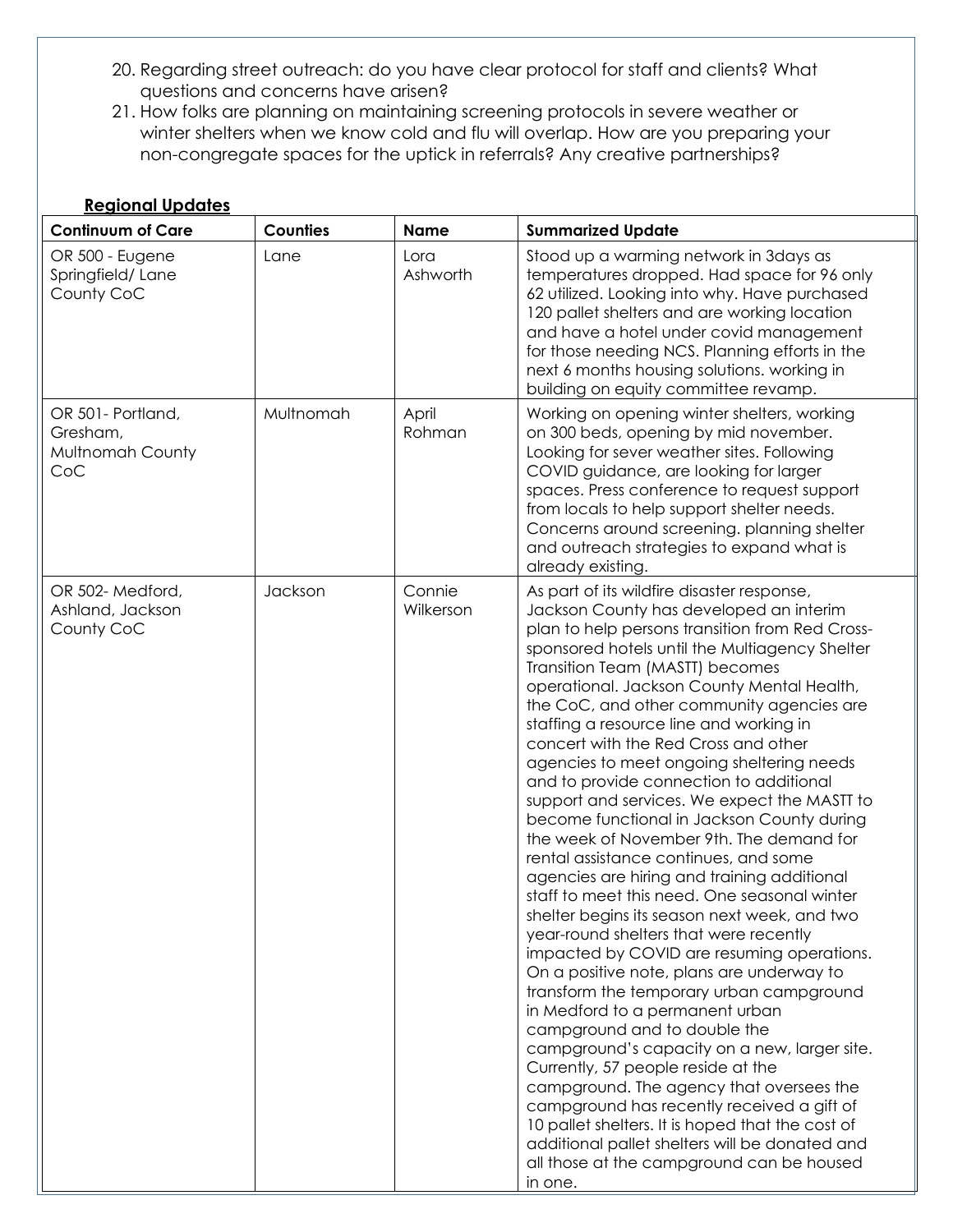| OR 503- Central<br>Oregon CoC                   | Deschutes,<br>Crook,<br>Jefferson | Molly<br><b>Heiss</b>                                                                                                                                                                                                                         | Final walk throughs for warming shelter in<br>Bend. Maybe have room for permanency.<br>Winter shelters are starting Nov 15th. Warm<br>Springs opened 10/22. Hotel contract for<br>COVID Positive cases. Rental Assistances is<br>going out the door. Balance of people still<br>needing assistances. |
|-------------------------------------------------|-----------------------------------|-----------------------------------------------------------------------------------------------------------------------------------------------------------------------------------------------------------------------------------------------|------------------------------------------------------------------------------------------------------------------------------------------------------------------------------------------------------------------------------------------------------------------------------------------------------|
| OR 505-Oregon<br><b>Balance of State</b><br>Coc | 26 Counties<br>(Below)            | Caleb<br>Green                                                                                                                                                                                                                                | Counties from Balance of State will provide<br>individual updates                                                                                                                                                                                                                                    |
| OR-505 Balance of<br>State                      | Hood River,<br>Wasco,<br>Sherman  | Darcy                                                                                                                                                                                                                                         | Pallet shelters delivery next Thursday - 8 in<br>Wasco and 15 in Hood River.                                                                                                                                                                                                                         |
| <b>Counties Unavailable:</b>                    |                                   | Marion, Polk, Washington, Clackamas, Coos, Curry, Josephine,<br>Douglas, Klamath, Lake, Harney, Malheur, Grand, union,<br>Wallowa, Baker, Gilliam, Morrow, Umatilla, Wheeler, Clatsop,<br>Columbia, Tillamook, Lincoln, Benton, Linn, Yamhill |                                                                                                                                                                                                                                                                                                      |

#### **State Agencies Updates**

**OHCS Update:** Emergency Board Legislative Updates: Nicole Stingh

EBOARD met on Friday, 10/23 and there were three items:

- **[Project Turnkey Statewide](https://olis.oregonlegislature.gov/liz/2019I1/Downloads/CommitteeMeetingDocument/226815)** \$35 million This is an effort to purchase hotel/motels to use for non-congregate shelter with the long-term goal of converting them to affordable housing. Shelter providers, local governments, and others would apply to purchase a hotel/motel and operate it as shelter. The Oregon Community Foundation (OCF) would serve as the fiscal agent with an Advisory Committee made up of diverse organizations making policy decisions, designing the Request for Applications, and approving applications. OHCS worked with OCF, the League of Oregon Cities, the Association of Oregon counties, the Oregon Restaurant and Lodging Association, and others on this concept, inspired **by [California's Homekey](https://hcd.ca.gov/grants-funding/active-funding/homekey.shtml)** model. This proposal DID NOT pass (Senate vote: 5-6 | House vote: 8-1).
- **[Project Turnkey Wildfire](https://olis.oregonlegislature.gov/liz/2019I1/Downloads/CommitteeMeetingDocument/226814) \$**30 million This is the same effort described above, but only for wildfire impacted communities. **[OPB covered this conversation](https://www.opb.org/article/2020/10/23/emergency-shelter-oregon-hotels-tax-money/)**. This proposal DID pass (Senate vote: 7-4 | House vote: 8-1).
- **[Safe Sheltering, Out of the Cold Initiative](https://olis.oregonlegislature.gov/liz/2019I1/Downloads/CommitteeMeetingDocument/226799)** \$10 million The Housing Stabilization Division recently allocated \$2 million to Community Action Agencies (CAAs) to support noncongregate shelter. OHCS requested an additional \$10 million from the Emergency Fund to provide additional resources to CAAs, with funding prioritized for wildfire impacted communities. These funds will address the increased cost associated with shelter in the age of COVID. CAAs are expected to collaborate with culturally specific organizations. In fire impacted areas, the CAAs are required to work in coordination with county emergency command centers pursuant to disaster recovery plans. This proposal DID pass (unanimously).

**DHS Updates:** DHS Self-Sufficiency is embarking on work with the Corporation for Supportive Housing (CSH) to assess the housing needs for youth experiencing homelessness. To learn more about this, please send **[Matthew.rasmussen@dhsoha.state.or.us](mailto:Matthew.rasmussen@dhsoha.state.or.us)** an e-mail as well you can find more information on the **[Homeless Youth Advisory Committee \(HYAC\) here](https://www.oregon.gov/DHS/CHILDREN/Homeless-Youth/Pages/Meetings.aspx)**.

**Wildfire Updates: Playbook Updates** – Connor McDonnell and Melanie Zamora